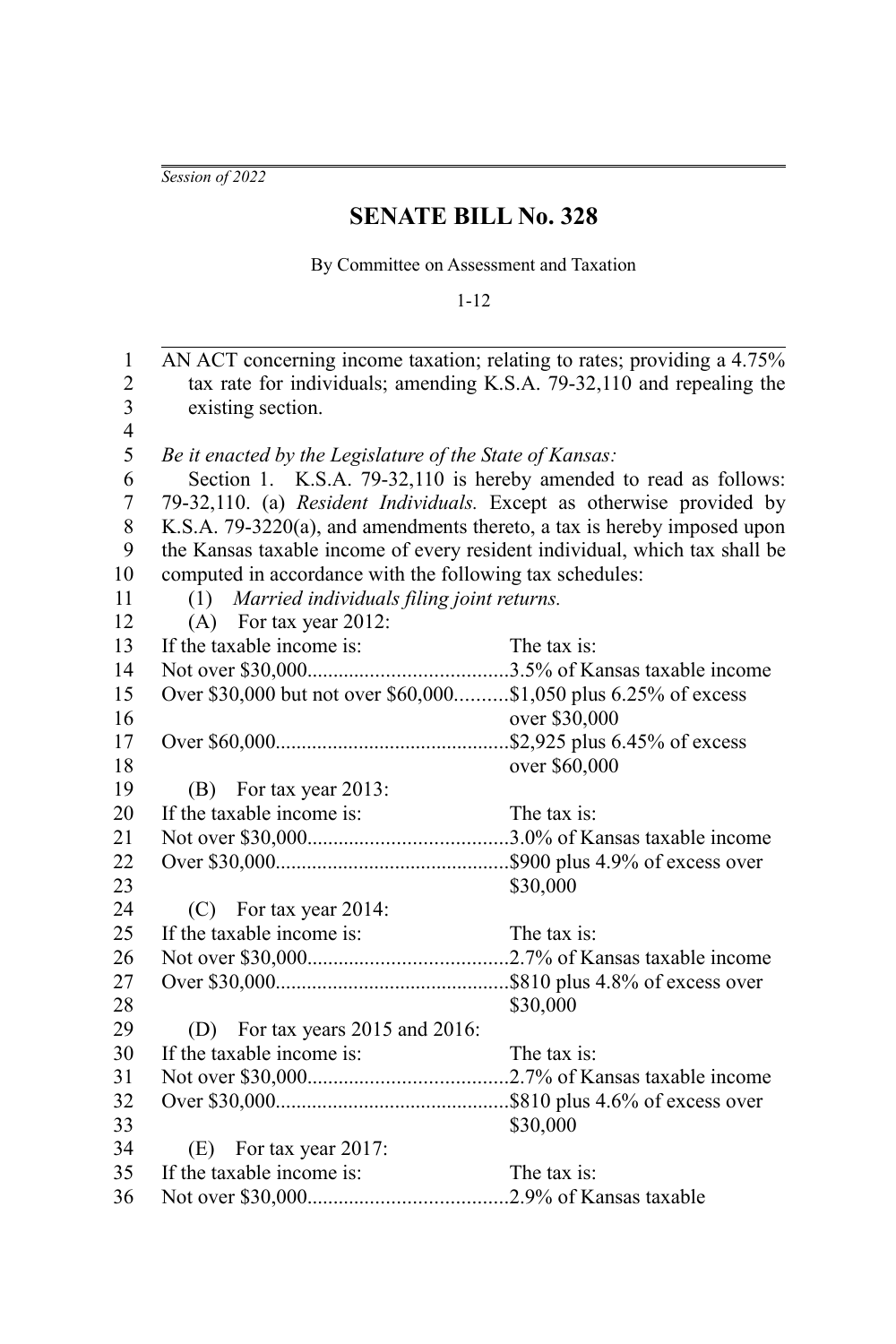...................................................................income Over \$30,000 but not over \$60,000..........\$870 plus 4.9% of excess over \$30,000 Over \$60,000.............................................\$2,340 plus 5.2% of excess over \$60,000 (F) For tax year *years* 2018, and all tax years thereafter *through 2023*: If the taxable income is: Not over \$30,000......................................3.1% of Kansas taxable income Over \$30,000 but not over \$60,000..........\$930 plus 5.25% of excess over \$30,000 Over \$60,000.............................................\$2,505 plus 5.7% of excess over \$60,000 (2) *All other individuals*. (A) For tax year 2012: If the taxable income is: The tax is: Not over \$15,000......................................3.5% of Kansas taxable income Over \$15,000 but not over \$30,000..........\$525 plus 6.25% of excess over \$15,000 Over \$30,000.............................................\$1,462.50 plus 6.45% of excess over \$30,000 (B) For tax year 2013: If the taxable income is: The tax is: Not over \$15,000......................................3.0% of Kansas taxable income Over \$15,000.............................................\$450 plus 4.9% of excess over \$15,000 (C) For tax year 2014: If the taxable income is: The tax is: Not over \$15,000......................................2.7% of Kansas taxable income Over \$15,000.............................................\$405 plus 4.8% of excess over \$15,000 (D) For tax years 2015 and 2016: If the taxable income is: The tax is: Not over \$15,000......................................2.7% of Kansas taxable income Over \$15,000.............................................\$405 plus 4.6% of excess over \$15,000 (E) For tax year 2017: If the taxable income is: The tax is: Not over \$15,000......................................2.9% of Kansas taxable income Over \$15,000 but not over \$30,000..........\$435 plus 4.9% of excess over \$15,000 Over \$30,000.............................................\$1,170 plus 5.2% of excess over \$30,000 (F) For tax year *years* 2018, and all tax years thereafter *through 2023*: 1 2 3 4 5 6 7 8 9 10 11 12 13 14 15 16 17 18 19 20 21 22 23 24 25 26 27 28 29 30 31 32 33 34 35 36 37 38 39 40 41 42 43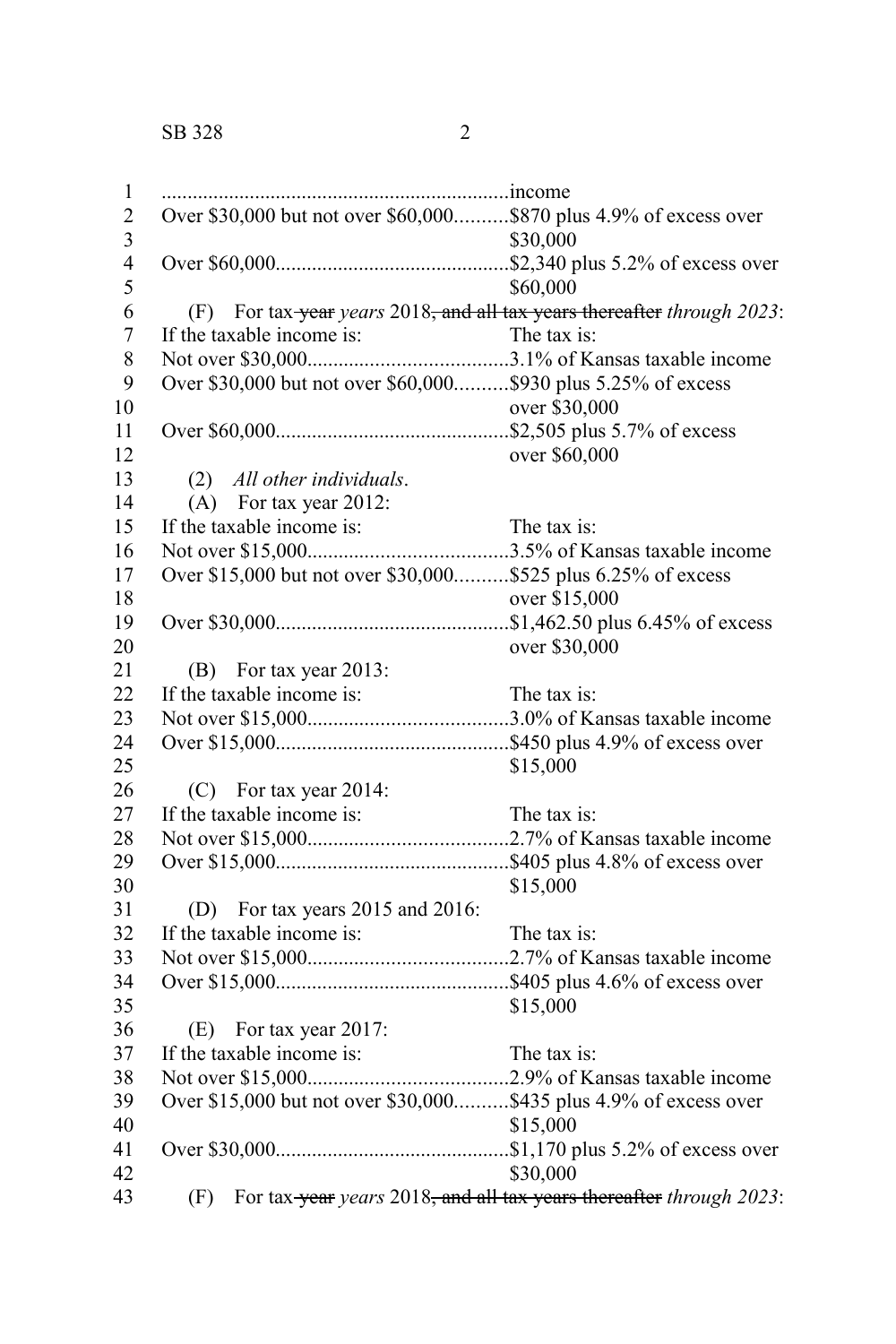1

If the taxable income is: The tax is:

| $\overline{c}$          |                                                                                  |
|-------------------------|----------------------------------------------------------------------------------|
| 3                       | Over \$15,000 but not over \$30,000\$465 plus 5.25% of excess                    |
| $\overline{\mathbf{4}}$ | over \$15,000                                                                    |
| 5                       |                                                                                  |
| 6                       | over \$30,000                                                                    |
| $\boldsymbol{7}$        | (3) All resident individuals. For tax year 2024, and all tax years               |
| 8                       | thereafter, for all individuals regardless of filing status, the tax shall be in |
| 9                       | an amount equal to 4.75% of the Kansas taxable income of such                    |
| 10                      | individual.                                                                      |
| 11                      | (b) Nonresident Individuals. A tax is hereby imposed upon the Kansas             |
| 12                      | taxable income of every nonresident individual, which tax shall be an            |
| 13                      | amount equal to the tax computed under subsection (a) as if the                  |
| 14                      | nonresident were a resident multiplied by the ratio of modified Kansas           |
| 15                      | source income to Kansas adjusted gross income.                                   |
| 16                      | Corporations. A tax is hereby imposed upon the Kansas taxable<br>(c)             |
| 17                      | income of every corporation doing business within this state or deriving         |
| 18                      | income from sources within this state. Such tax shall consist of a normal        |
| 19                      | tax and a surtax and shall be computed as follows:                               |
| 20                      | (1) The normal tax shall be in an amount equal to $4\%$ of the Kansas            |
| 21                      | taxable income of such corporation; and                                          |
| 22                      | $(2)$ (A) for tax year 2008, the surtax shall be in an amount equal to           |
| 23                      | 3.1% of the Kansas taxable income of such corporation in excess of               |
| 24                      | \$50,000;                                                                        |
| 25                      | (B) for tax years 2009 and 2010, the surtax shall be in an amount                |
| 26                      | equal to 3.05% of the Kansas taxable income of such corporation in excess        |
| 27                      | of \$50,000; and                                                                 |
| 28                      | for tax year 2011, and all tax years thereafter, the surtax shall be<br>(C) =    |
| 29                      | in an amount equal to 3% of the Kansas taxable income of such                    |
| 30                      | corporation in excess of \$50,000.                                               |
| 31                      | (d) Fiduciaries. A tax is hereby imposed upon the Kansas taxable                 |
| 32                      | income of estates and trusts at the rates provided in subsection $(a)(2)$        |
| 33                      | hereof for tax years 2012 through 2023 and at the rate provided in               |
| 34                      | subsection (a)(3) for tax year 2024, and all tax years thereafter.               |
| 35                      | (e) Notwithstanding the provisions of subsections (a) and (b): $(1)$ For         |
| 36                      | tax years 2016 and 2017, married individuals filing joint returns with           |
| 37                      | taxable income of \$12,500 or less, and all other individuals with taxable       |
| 38                      | income of \$5,000 or less, shall have a tax liability of zero; and (2) for tax   |
| 39                      | year 2018, and all tax years thereafter, married individuals filing joint        |
| 40                      | returns with taxable income of \$5,000 or less, and all other individuals        |
| 41                      | with taxable income of \$2,500 or less, shall have a tax liability of zero.      |
| 42                      | No taxpayer shall be assessed penalties and interest arising from<br>(f)         |

the underpayment of taxes due to changes to the rates in subsection (a) that 42 43